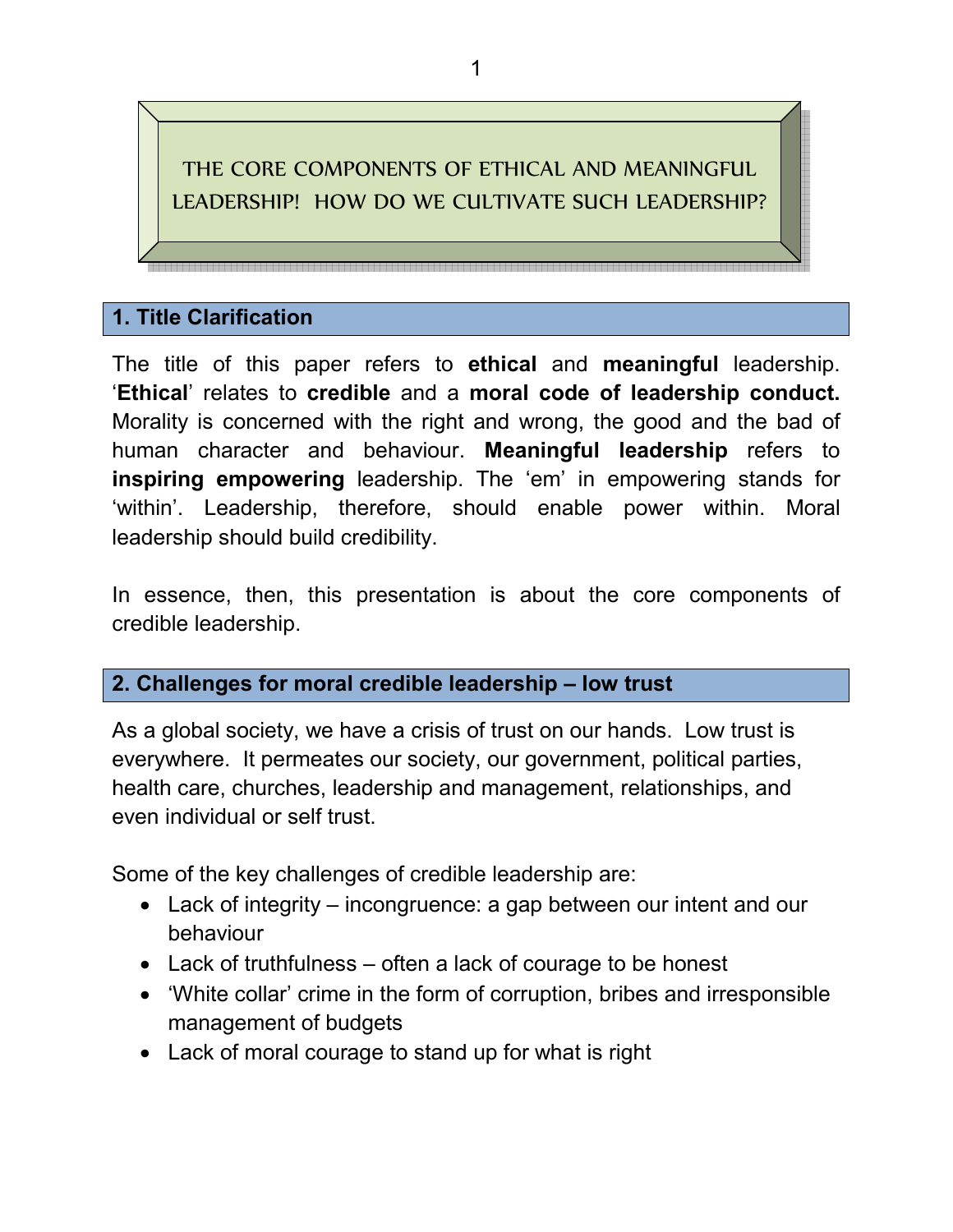#### **Trust statistics**

In the **United States**, for example, a 2005 Harris poll revealed that only 22% of those surveyed tend to trust the media, only 8% trust political parties, only 27% trust the government, and only 12% trust big companies, (Covey, 2006). Only 34% of Americans believe that other people can be trusted. In **Africa**, the figure is 18%. Only 31% **South African workers** trust their colleagues (Access Point Survey, 2003). Only 36% of employees believe their leaders act with honesty and integrity. In **South Africa** only 34% employees trust their immediate managers (Access Point Survey, 2003).

Society, organisations and relationships aside, there is the even more fundamental challenge of **self trust**. Often we make commitments to ourselves – such as setting goals or making New Year's resolutions – which we fail to fulfil. As a result, we come to feel that we can't even fully trust ourselves. **Truly, we are in a crisis of trust**. It affects us on all levels – societal, institutional, organisational, relational and personal.

## **What is the foundation of trust?**

The foundation of trust seem to be a consistent behaviour of three  $\blacktriangle$ 's: Character (Moral Values), a Caring mindset and Competence as a leader in what we do.

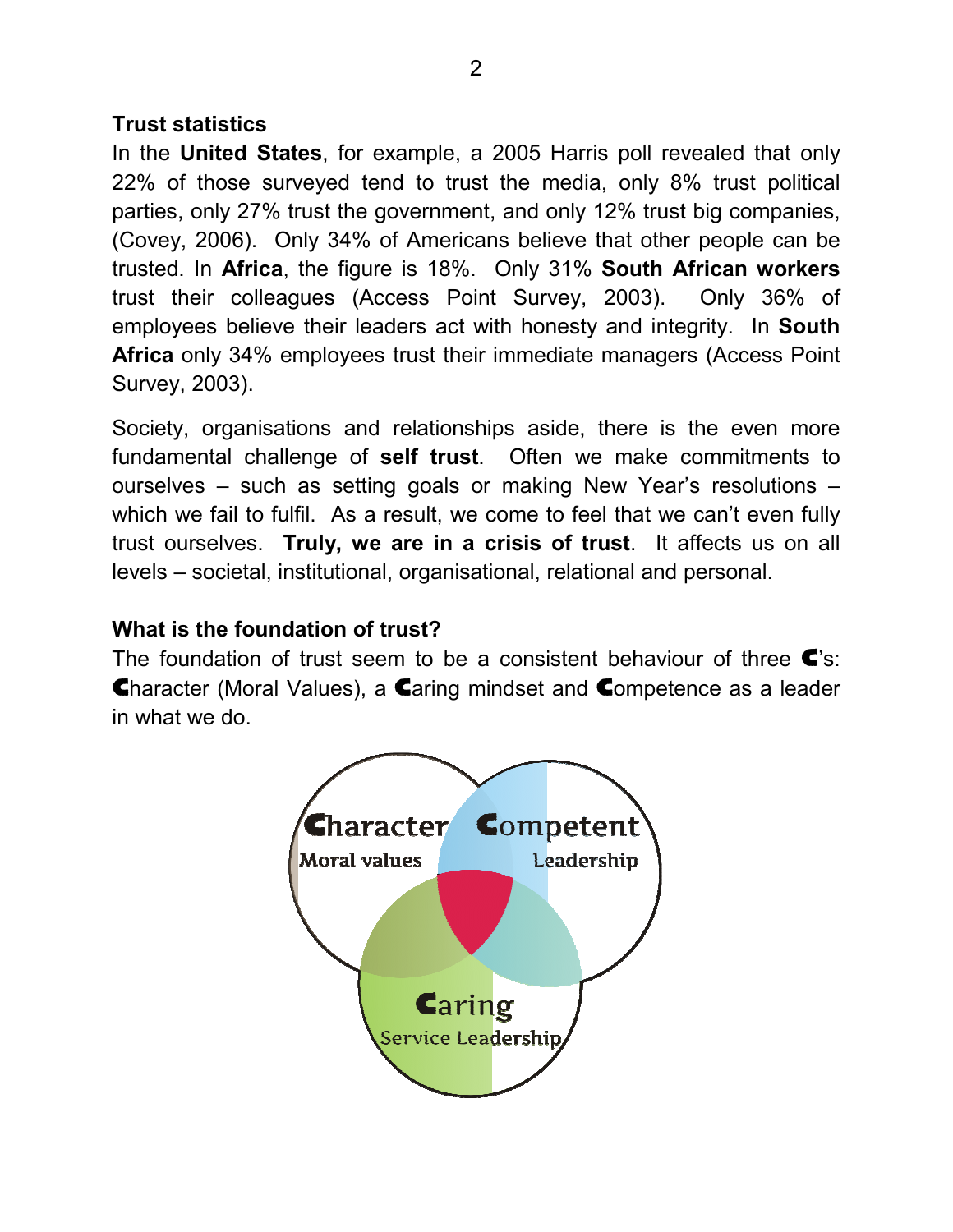

# Activity

What do you think are the main moral behaviour challenges in your industry/work?

# **3. What is good leadership?**

We often associate leadership with high-profile leaders characterised by dynamic personalities, who make headlines and become celebrities. However, Jim Collins, author of the book "Good to Great" discovered that the type of leadership required for turning a good company into a great one seem to be **leaders that are humble, quiet, reserved, even shy, respectful, caring and competent in their role**. Such leaders demonstrate an almost paradoxical blend of personal humility and professional will and commitment.

\_\_\_\_\_\_\_\_\_\_\_\_\_\_\_\_\_\_\_\_\_\_\_\_\_\_\_\_\_\_\_\_\_\_\_\_\_\_\_\_\_\_\_\_\_\_\_\_\_\_\_\_\_\_\_\_\_\_\_\_

\_\_\_\_\_\_\_\_\_\_\_\_\_\_\_\_\_\_\_\_\_\_\_\_\_\_\_\_\_\_\_\_\_\_\_\_\_\_\_\_\_\_\_\_\_\_\_\_\_\_\_\_\_\_\_\_\_\_\_\_

\_\_\_\_\_\_\_\_\_\_\_\_\_\_\_\_\_\_\_\_\_\_\_\_\_\_\_\_\_\_\_\_\_\_\_\_\_\_\_\_\_\_\_\_\_\_\_\_\_\_\_\_\_\_\_\_\_\_



Activity Can you think of great leaders displaying these traits?

\_\_\_\_\_\_\_\_\_\_\_\_\_\_\_\_\_\_\_\_\_\_\_\_\_\_\_\_\_\_\_\_\_\_\_\_\_\_\_\_\_\_\_\_\_\_\_\_\_\_\_\_\_\_\_\_\_\_\_\_

\_\_\_\_\_\_\_\_\_\_\_\_\_\_\_\_\_\_\_\_\_\_\_\_\_\_\_\_\_\_\_\_\_\_\_\_\_\_\_\_\_\_\_\_\_\_\_\_\_\_\_\_\_\_\_\_\_\_\_\_

\_\_\_\_\_\_\_\_\_\_\_\_\_\_\_\_\_\_\_\_\_\_\_\_\_\_\_\_\_\_\_\_\_\_\_\_\_\_\_\_\_\_\_\_\_\_\_\_\_\_\_\_\_\_\_\_\_\_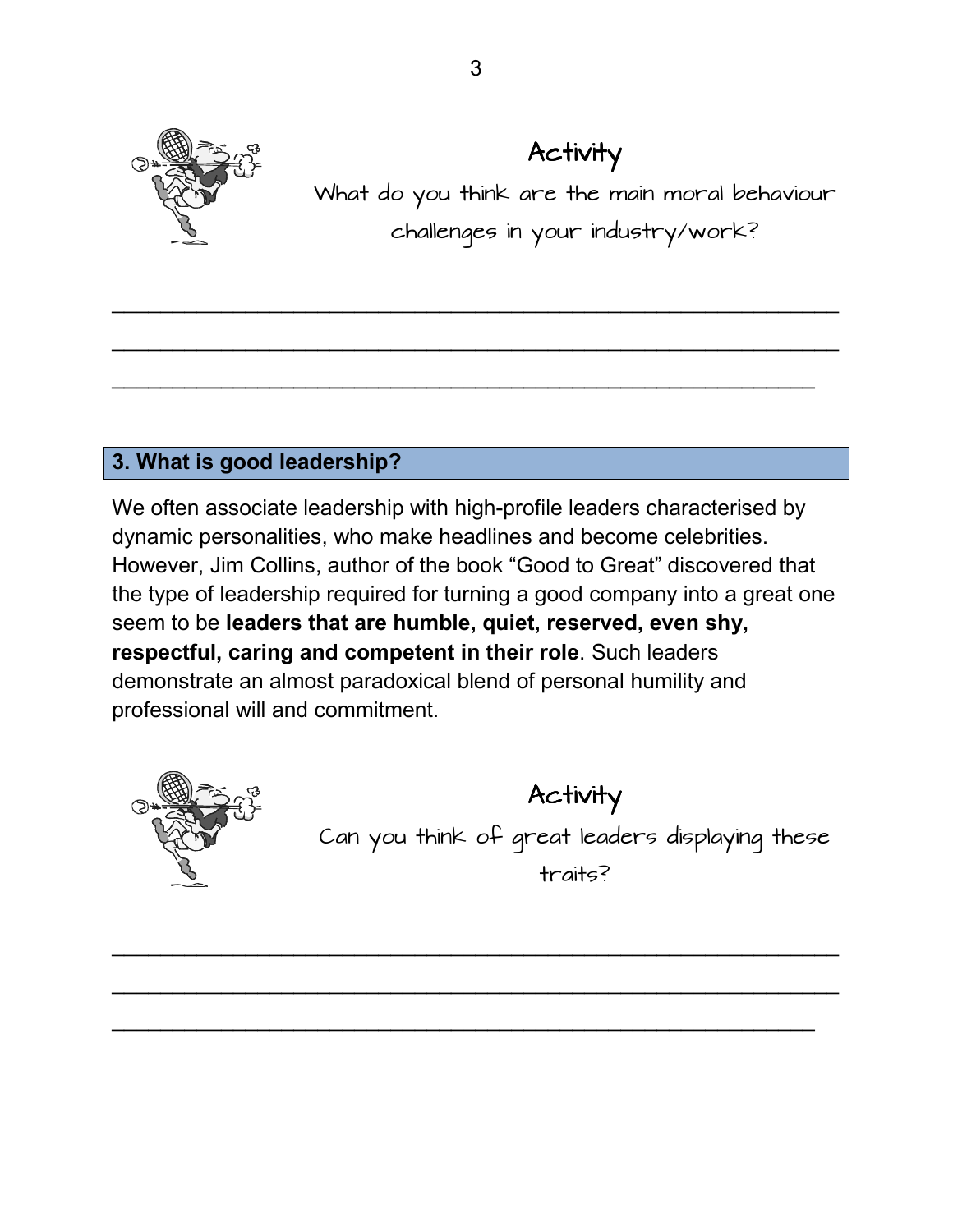#### **Who qualifies as a leader?**

- Leadership is not reserved for politicians, executives or managers. **Every person is a leader**, firstly a leader of one's own life, of becoming the best YOU you can be. Secondly of one's relationships and thirdly of one's professional effectiveness.
- Leadership is synonymous with influence. Effective leadership means leaving a **mark**, a **footprint** or a **trail** of contribution, also called a **legacy**.

## **LEADERSHIP QUALITIES SELF-ASSESSMENT QUESTIONNAIRE**

Assess the extent to which you possess each leadership characteristic, using the 5-point scale. Circle the appropriate number. Then add up all the circled numbers to get your total.

#### **A. INTRAPERSONAL TRAITS**

|    |                                                                | Not typical of me |                |   | Typical of me |   |  |
|----|----------------------------------------------------------------|-------------------|----------------|---|---------------|---|--|
|    | Taking responsibility for choices and actions                  |                   |                | 3 |               | 5 |  |
| 2. | Lead by example                                                |                   | 2              | 3 | 4             | 5 |  |
| 3. | Walk their talk (integrity)                                    |                   | 2              | 3 | 4             | 5 |  |
| 4. | Credibility and honesty                                        |                   | 2              | 3 | 4             | 5 |  |
| 5. | Live and act inside-out                                        |                   | 2              | 3 | 4             | 5 |  |
| 6. | Demonstrate internal locus of control<br>(emotional stability) |                   | 2              | 3 | 4             | 5 |  |
|    | Commitment to goals and code of conduct                        |                   | $\overline{2}$ | 3 | 4             | 5 |  |
| 8. | Sense of humour                                                |                   | 2              | 3 | 4             | 5 |  |
| 9. | Energetic and enthusiastic                                     |                   | $\overline{2}$ | 3 | 4             | 5 |  |
|    | 10. Courage – to stand up for what you believe in              |                   |                | 3 |               | 5 |  |

**TOTAL:** 

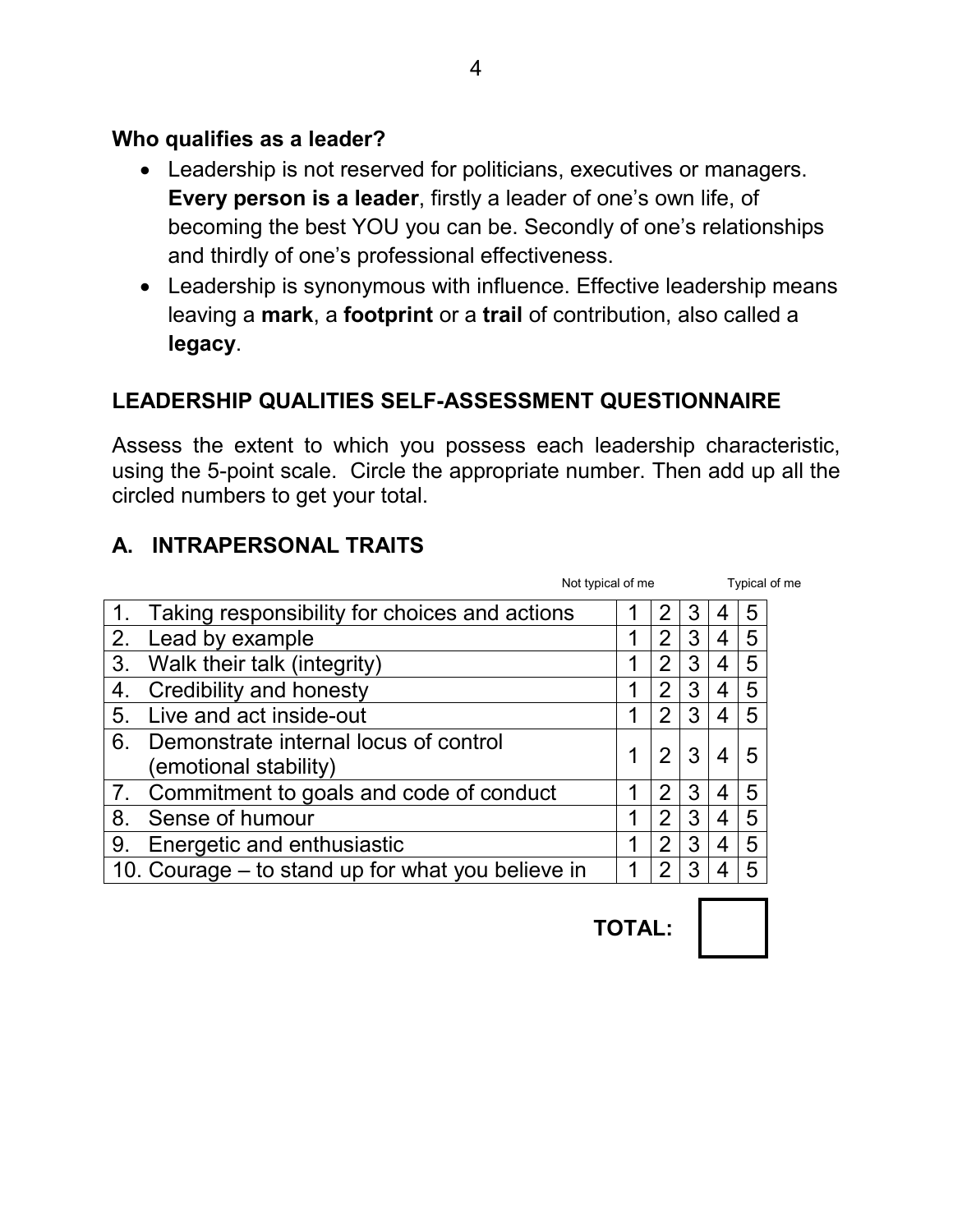# **B. INTERPERSONAL (RELATIONSHIP) TRAITS**

|                                                              | Not typical of me |   |   |   | Typical of me |  |  |
|--------------------------------------------------------------|-------------------|---|---|---|---------------|--|--|
| 11. Caring for others, e.g. team members                     |                   |   | 3 |   | 5             |  |  |
| 12. Appreciation of others                                   |                   | 2 | 3 | 4 | 5             |  |  |
| 13. Ability to connect with others                           |                   | 2 | 3 | 4 | 5             |  |  |
| 14. Effective and open communication style                   |                   | 2 | 3 | 4 | 5             |  |  |
| 15. A helping supportive attitude (service leadership)       |                   | 2 | 3 | 4 | 5             |  |  |
| 16. Valuing colleagues at work                               |                   | 2 | 3 | 4 | 5             |  |  |
| 17. Respect for others                                       |                   | 2 | 3 | 4 | 5             |  |  |
| 18. Ability to recognise and acknowledge good<br>performance |                   | 2 | 3 | 4 | 5             |  |  |
| 19. Patience and tolerance                                   |                   | 2 | 3 | 4 | 5             |  |  |
| 20. Skilful in collaboration and teamwork                    |                   | າ | 3 | 4 | 5             |  |  |

**C. COMPETENCIES** 

|                                                                            | Not typical of me |                |   | Typical of me |   |  |
|----------------------------------------------------------------------------|-------------------|----------------|---|---------------|---|--|
| 21. Competent and skilful at work                                          |                   |                |   |               | 5 |  |
| 22. Ability to align work with organisation and<br>team vision and mission |                   | 2              | 3 | 4             | 5 |  |
| 23. Inner drive to achieve – getting things done                           |                   | 2              | 3 | 4             | 5 |  |
| 24. Enable (empower) those around him/her                                  |                   | 2              | 3 | 4             | 5 |  |
| 25. Flexible and adaptable                                                 |                   | 2              | 3 | 4             | 5 |  |
| 26. Resilience (can bounce back from setbacks)                             |                   | 2              | 3 | 4             | 5 |  |
| 27. Creative in problem solving                                            |                   | $\overline{2}$ | 3 | 4             | 5 |  |
| 28. Inspiring and motivating ability                                       |                   | 2              | 3 | 4             | 5 |  |
| 29. Ability to take initiative                                             |                   | 2              | 3 | 4             | 5 |  |
| 30. Ability to lead teams                                                  |                   |                |   |               | 5 |  |

Add the three scores for a grand total:



**TOTAL:** 

**TOTAL:**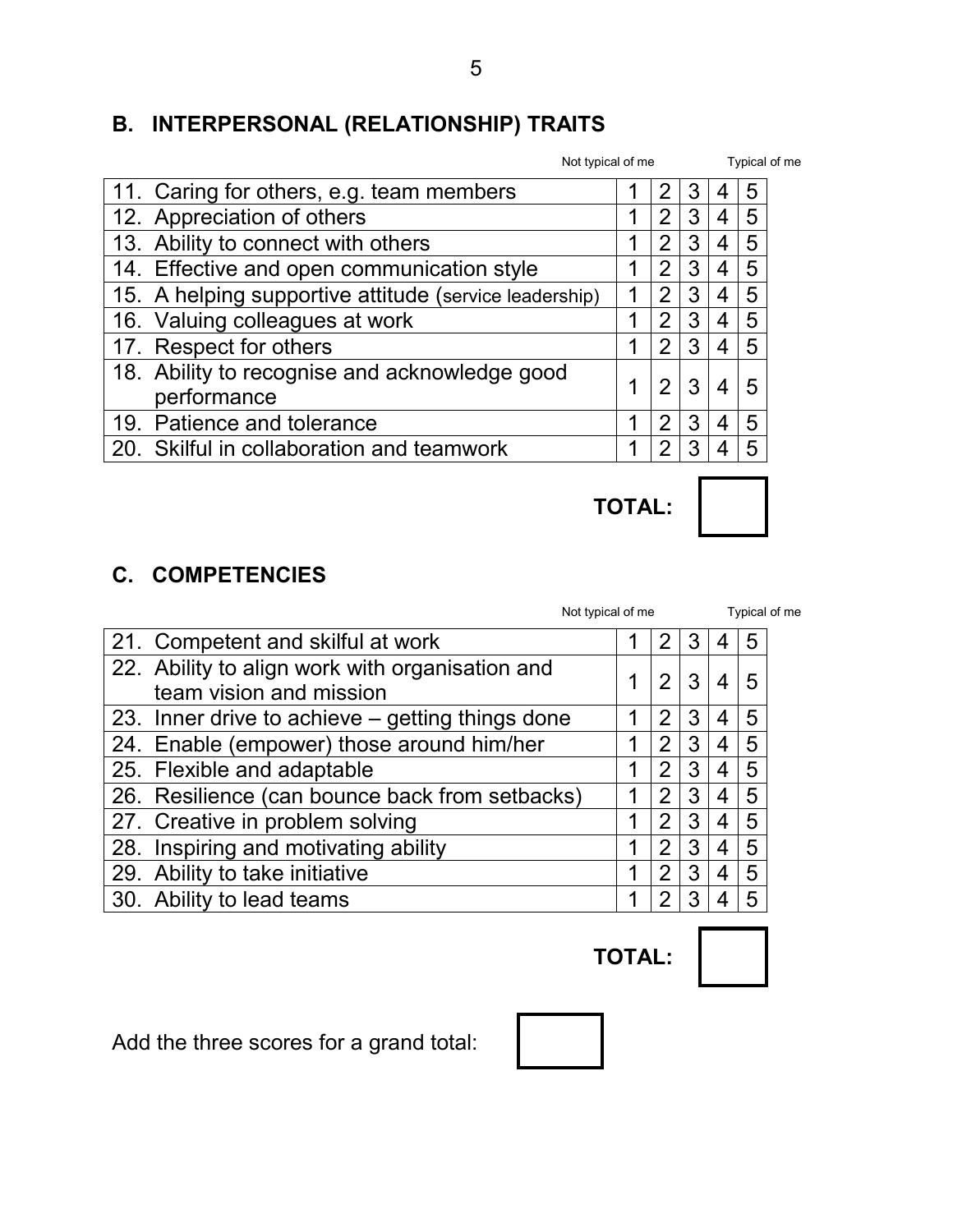#### **INTERPRETATION:**

- $130 150$ : You demonstrate excellent personal traits for effective leadership.
- $105 129$ : You demonstrate good personal traits for leadership. You certainly have the potential to be a good team leader.
- $90 104$ : You demonstrate fair leadership skills. By addressing those personal traits where lower scores were given, you could develop your leadership competencies.
- Below 90: You have been very honest and critical about your own personal leadership traits. This is an excellent basis from where you can develop your leadership competencies. Remember, *Leaders are made, not born*.

### **4. What is moral leadership?**

The most effective leaders hold to a common set of values and consistently use those values to guide their day-to-day actions. The values business leaders follow are the same set of values that human societies throughout time have believed to be *right*.

The moral value codes of most effective leaders include those below.

## **Core values of highly effective moral leaders:**

#### **A. CHARACTER VALUES**

- 1. **Moral Integrity**: To walk one's talk according to what is normally good. To live inside-out, i.e. to **be** the person one expect others to be.
- 2. **Humility**: Not to be self-centred.
- 3. **Honesty**: To tell the truth and to be honourable in one's actions.
- 4. **Responsibility and Accountability**: To be accountable for one's actions, decisions and behaviour.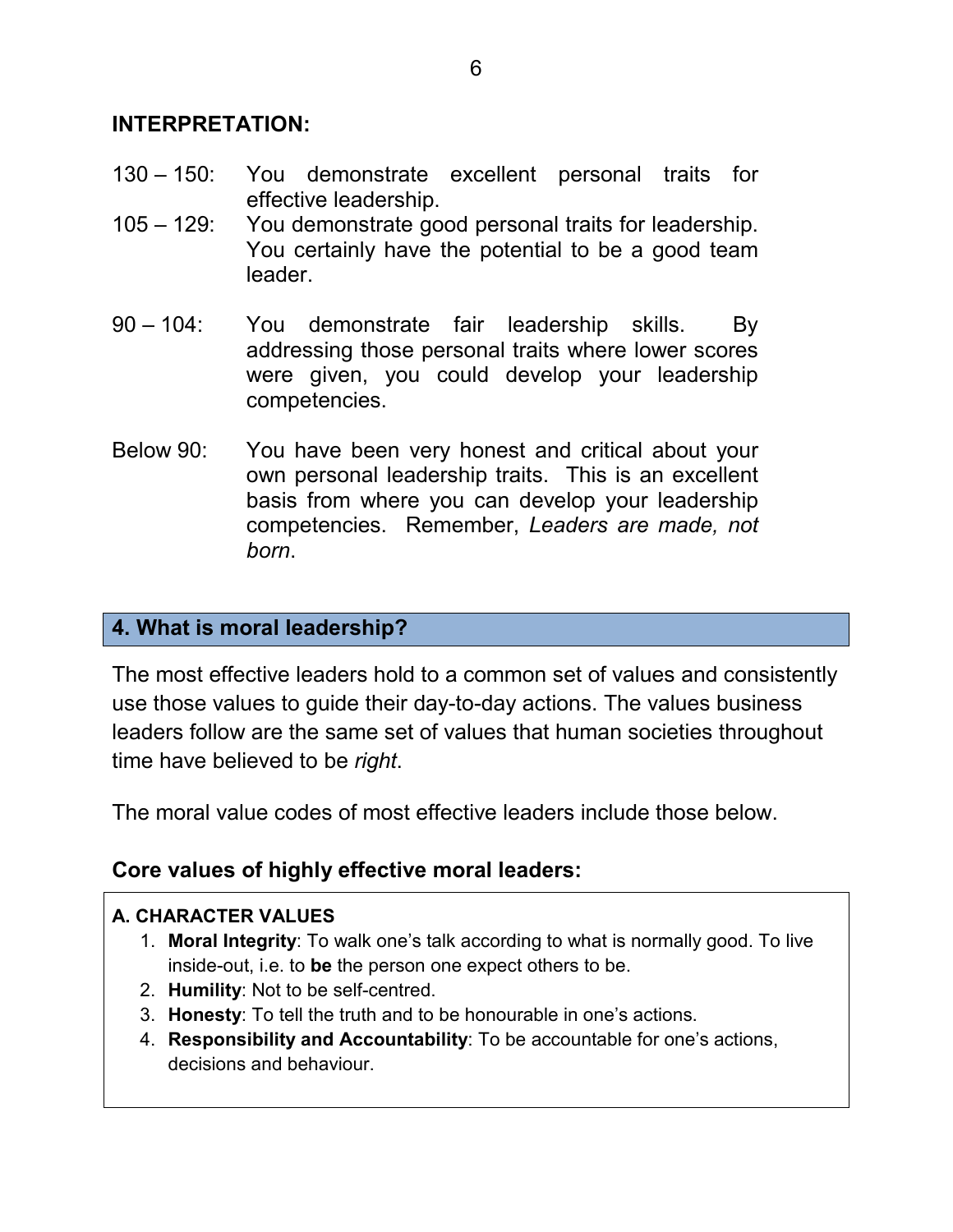#### **B. CARING (RELATIONSHIP) VALUES**

- 1. **Service**: Being helpful to others, to be a servant-leader.
- 2. **Respect**: Consideration for others and own feelings, possessions, rights, beliefs and customs.
- 3. **Fairness**: Treating others equally and fair, acting consistently and free from discrimination.
- 4. **Cooperation**: To work together in order to reach a common goal, for the good of all concerned.
- 5. **Safety**: To be alert and contribute to the safety and security of self and other people.
- 6. **The Golden Rule**: To do unto others as you would like them to do unto you.
- 7. **Courtesy**: To be polite and considerate in one's behaviour.
- 8. **Loyalty**: To be faithful and devoted to the vision, values and code of conduct of the organisation.
- 9. **Recognition**: To acknowledge others for quality work or contribution.

#### **C. COMPETENCY VALUES**

- 1. **Achievement**: To give one's best every day in order to reach set goals.
- 2. **Diligence (Industry)**: To put effort into one's daily tasks.
- 3. **Punctuality**: To be in time for commitments or appointments.
- 4. **Excellence**: To strive towards quality and Best Practice in what one does.
- 5. **To add value, to contribute** to those people you regard as important in your life.

# **Specific traits and behaviours of moral leaders include the following:**

Moral leaders...

- aim to serve
- tend to develop the capacities of others
- demonstrate the responsibility to use their moral intelligence to ensure that the people and groups they lead act consistently with the principles mentioned earlier
- have a highly developed sense of emotional leadership (intelligence) and social skills
- are the conscience, the moral compass of an organisation and the glue that holds it together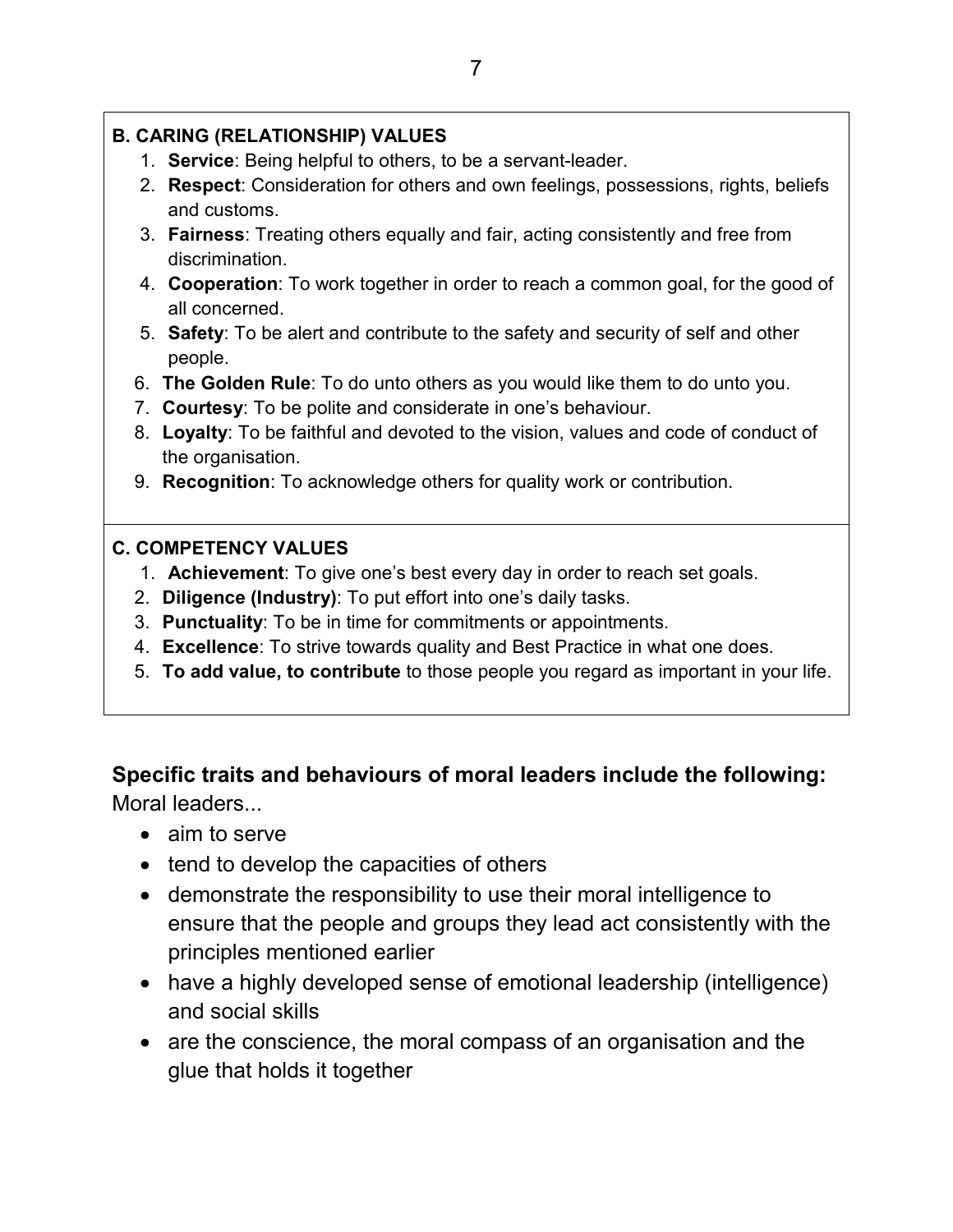Moral leadership...

- is not about rank any person holding any position can be a moral leader
- is about a deep sense of ethics, being driven by core ideals (such as justice) and are motivated by the pursuit of a higher purpose
- is also about particular capacities and skills:
	- o Moral leaders know how to manage themselves
	- o They know how to temper their egos, and
	- $\circ$  How to act with nobility and truthfulness
- originates in, builds and reinforces Spiritual Capital. Spirituality means what gives life, vitality or inspiration to a person or an organisation. Spiritual Capital is reflected in what an organisation...
	- o exist for
	- o aspires to
	- o takes responsibility for

# **5. A model of Leadership:** *The EPL Way* **Pyramid of Influence and Credibility**

The leadership model presented in this section covers the main range of values and behaviours that every human being, and particularly leaders and managers, need to consider when assessing leadership excellence.

# **What does** *The EPL Way* **stand for?**

Highly effective leaders base their leadership on a foundation of **three core values** or building blocks: Ethos, Pathos and Logos (EPL).

## **ETHOS:** The Greek word for ethical behaviour, moral integrity and a moral Character. It also embraces an inside-out, principle and value-centred orientation.

Be what you is, not what you ain't Because if you ain't what you is, you is what you ain't!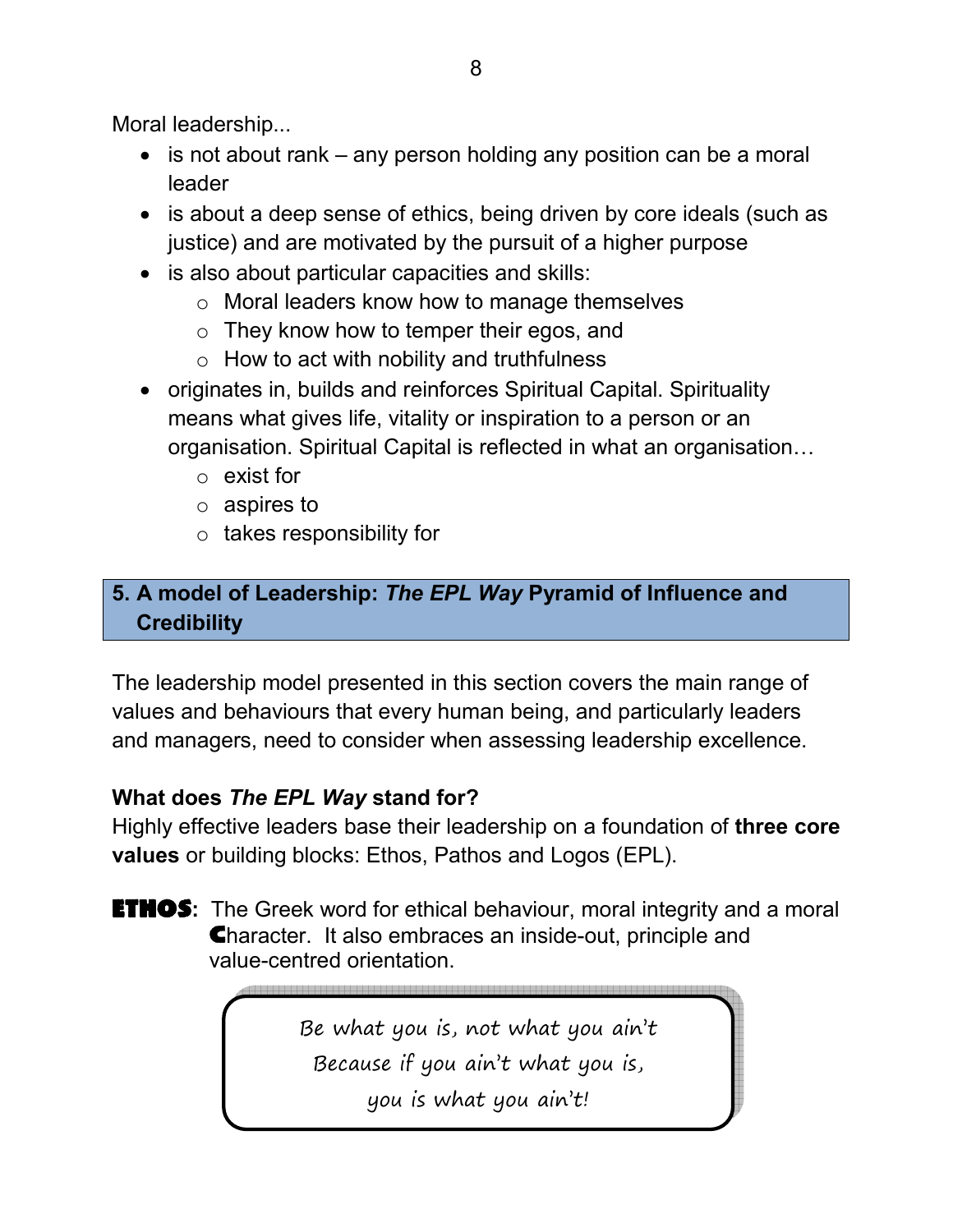### **Core Challenges**

- The *character* challenge
- The *moral integrity* challenge
- The *accountability* challenge
- The *responsibility* challenge
- The *inner balance* challenge
	- feeling inspired
	- physical wellbeing
	- mental wellbeing
	- emotional wellbeing
- The living your *principles and values* challenge
- The **stewardship** challenge to be accountable through service, rather than by control or compliance

**PATHOS:** The Greek word for a servant's heart, representing Caring, Compassion, Consideration and team involvement.

I don't care how much you know,

until I know how much you care

# **Core Challenges**

The middle level of the Pyramid of Leadership and Credibility represents the following leadership challenges:

- The *communication* challenge
- The *caring and compassion* challenge
- The *servant leadership* challenge
- The *encouragement* and *recognition* challenge
- The e*mpowerment* challenge feedback, mentoring, coaching

LOGOS**:** The Greek concept for Competence, meaningful life and work, knowledge, skills and wisdom.

Give a man a fish and you feed him for one day. Teach a man how to fish and you feed him for a lifetime. Lao Tse Tsung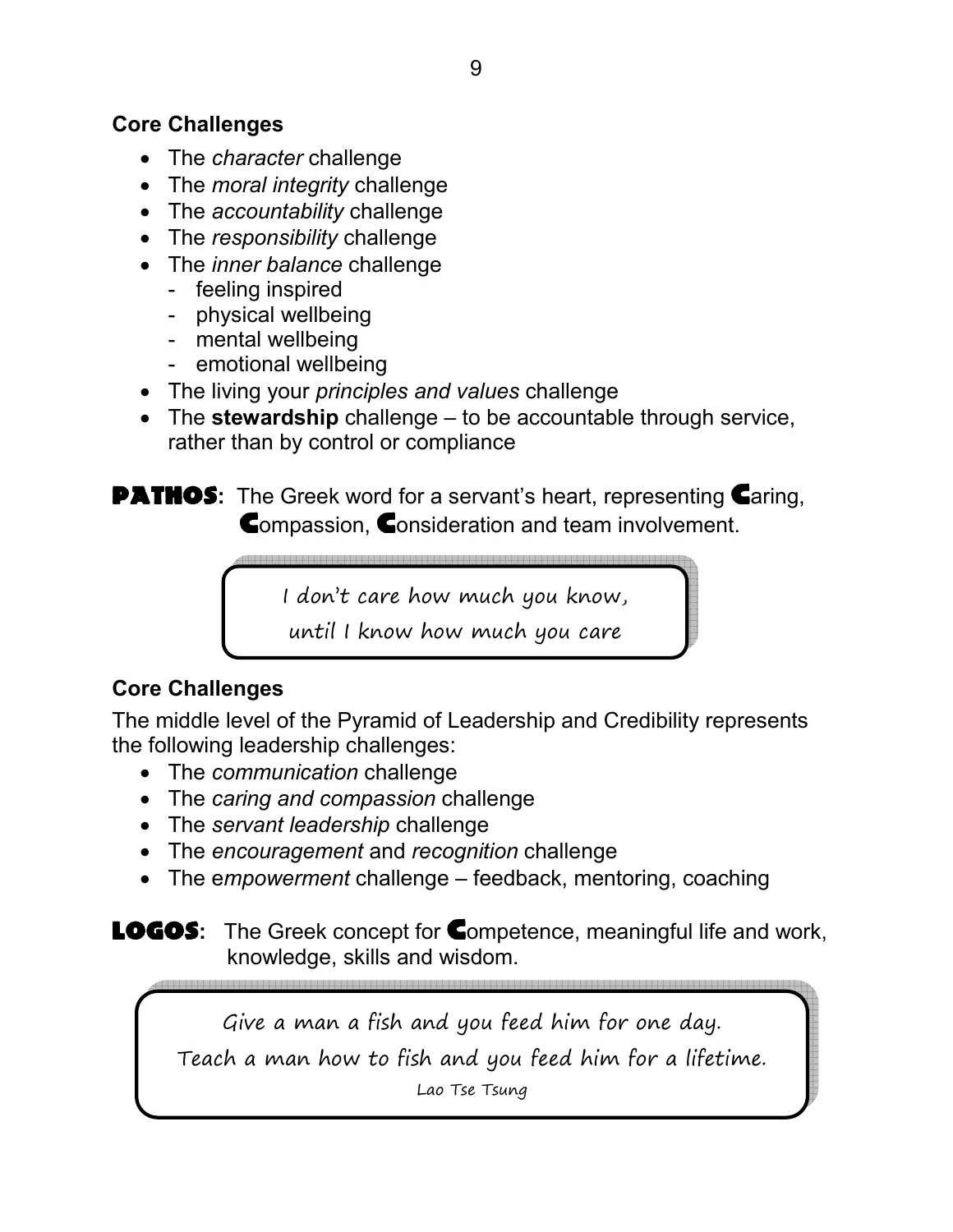## **Core Challenges**

The following logos related challenges face the leader/manager:

- The *competence* challenge
- The *management by values* challenge
- The *team inspiration* challenge
- The *quality* challenge
- The *meaningful contribution* challenge
- The *visible felt leadership* challenge
- The *time management* challenge

These three pillars of leadership find expression in **Leadership** *The EPL Way* **Pyramid of Influence and Credibility**. It also represents the three C's, the three M's and the three R's:



The Three C's: Character, Caring, Competence The Three M's: Modelling, Mentoring, Managing The Three R's: Role Model, Relating, ROI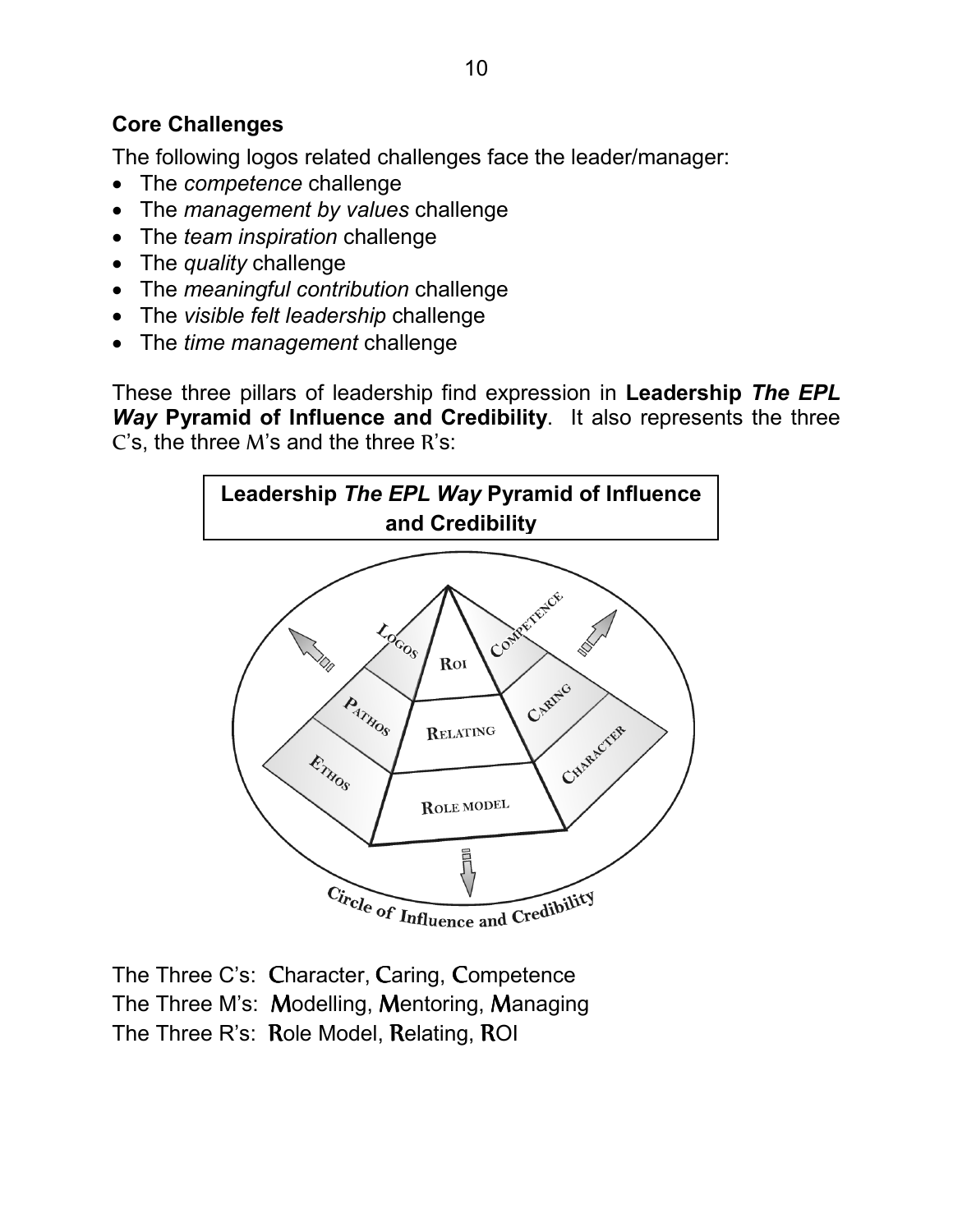The circle around the Pyramid represents the Circle of Credibility and Influence of the leader which is determined by how such a person or leader lives and expresses the three Pyramid levels.

Activity Personal and Organisational challenges at each of the three levels of the Pyramid of Leadership. Personal \_\_\_\_\_\_\_\_\_\_\_\_\_\_\_\_\_\_\_\_\_\_\_\_\_\_ \_\_\_\_\_\_\_\_\_\_\_\_\_\_\_\_\_\_\_\_\_\_\_\_\_\_ \_\_\_\_\_\_\_\_\_\_\_\_\_\_\_\_\_\_\_\_\_\_\_\_\_\_ \_\_\_\_\_\_\_\_\_\_\_\_\_\_\_\_\_\_\_\_\_\_\_\_\_\_ \_\_\_\_\_\_\_\_\_\_\_\_\_\_\_\_\_\_\_\_\_\_\_\_\_\_ \_\_\_\_\_\_\_\_\_\_\_\_\_\_\_\_\_\_\_\_\_\_\_\_\_\_ \_\_\_\_\_\_\_\_\_\_\_\_\_\_\_\_\_\_\_\_\_\_\_\_\_\_ Organisational \_\_\_\_\_\_\_\_\_\_\_\_\_\_\_\_\_\_\_\_\_\_\_\_\_\_ \_\_\_\_\_\_\_\_\_\_\_\_\_\_\_\_\_\_\_\_\_\_\_\_\_\_ \_\_\_\_\_\_\_\_\_\_\_\_\_\_\_\_\_\_\_\_\_\_\_\_\_\_ \_\_\_\_\_\_\_\_\_\_\_\_\_\_\_\_\_\_\_\_\_\_\_\_\_\_ \_\_\_\_\_\_\_\_\_\_\_\_\_\_\_\_\_\_\_\_\_\_\_\_\_\_ \_\_\_\_\_\_\_\_\_\_\_\_\_\_\_\_\_\_\_\_\_\_\_\_\_\_ \_\_\_\_\_\_\_\_\_\_\_\_\_\_\_\_\_\_\_\_\_\_\_\_\_\_

# **6. Universal Leadership Competencies structured according to Leadership** *The EPL Way* **Pyramid levels**

The competencies given below are aligned to the most prominent international leadership competencies. As such they are very useful as hallmark for personal and organisational leadership effectiveness. The leadership competencies are structured according to the three levels of the Pyramid of Leadership.

## **Level 1: Ethos-related competencies (Character, Integrity)**

- 1. **Character and integrity**: to walk the talk, authenticity.
- 2. **Accountability** and **responsibility**.
- 3. **Commitment** to one's life and work.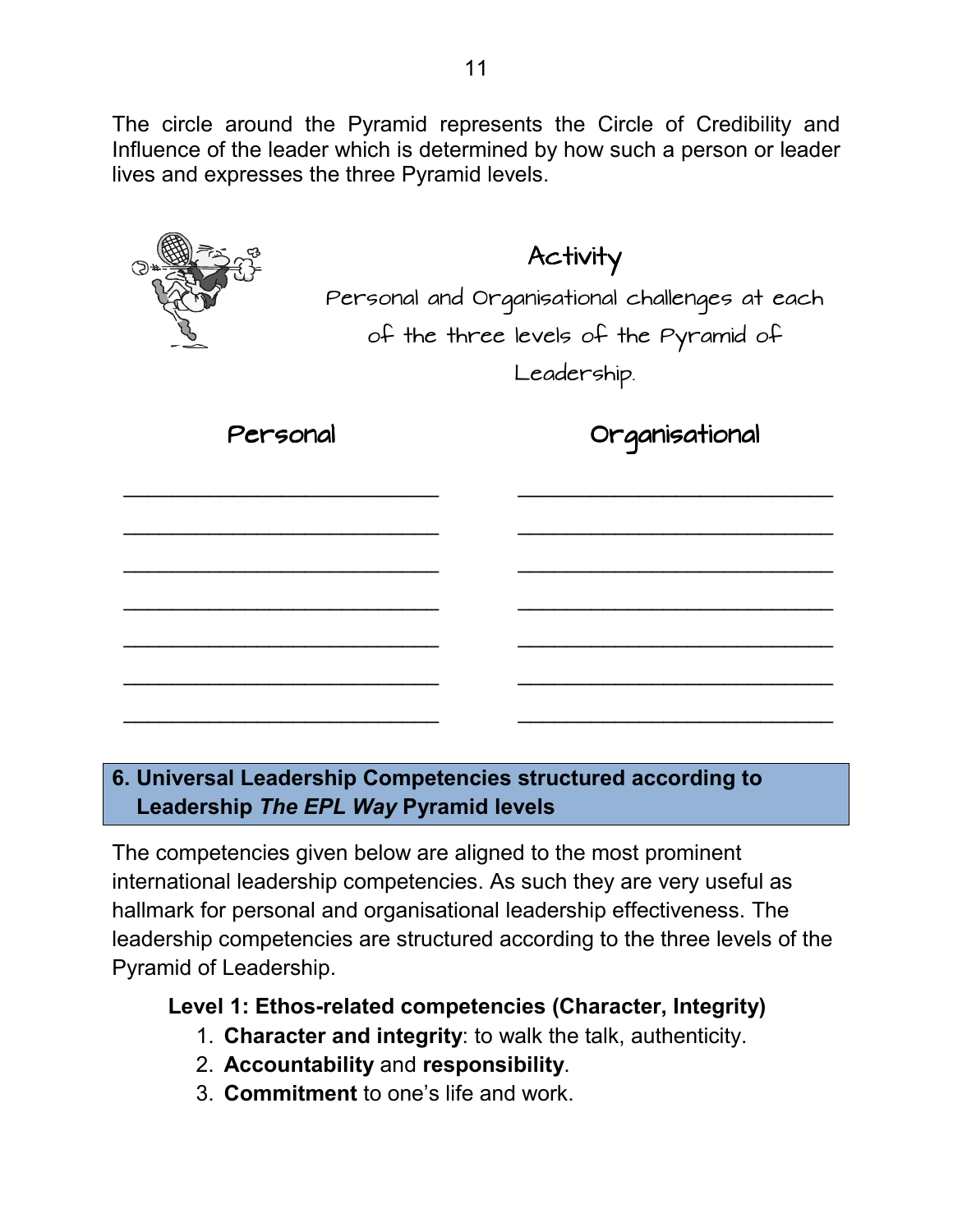- 4. Self-development CANI = Constant and Never-ending Improvement.
- 5. A constructive **mindset**
	- A **positive** 'part-of-the-solution' **attitude**
	- A **positive self-esteem**, a **belief in the willingness of team members to commit** and give their best for the greater good of the organisation
	- A **principle** and **value-centred** work ethic.

# **Level 2: Pathos-related competencies (Caring, Compassion)**

- 6. **Inspiring and support** others to optimise their performance.
- 7. **Abundance attitude**: sharing, collaboration and enabling others.
- 8. **Communication** effectiveness.
- 9. **Connecting** and **networking** with others.
- 10. **Acceptance** of and **respect** for others.
- 11. Building **quality relationships**.
- **Level 3: Logos-related competencies (Competence, Meaningful life and work)** 
	- 12. **Goals and results driven** attitude championing change and moving forward.
	- 13. **Effective thinking skills** including analyzing, interpreting, problem-solving skills, innovative and creative thinking skills.
	- 14. A **quality** oriented mindset; pursuing excellence in life and work.
	- 15. Functional life and work-related **knowledge and skills**.

\_\_\_\_\_\_\_\_\_\_\_\_\_\_\_\_\_\_\_\_\_\_\_\_\_\_\_\_\_\_\_\_\_\_\_\_\_\_\_\_\_\_\_\_\_\_\_\_\_\_\_\_\_\_\_\_\_\_\_\_

\_\_\_\_\_\_\_\_\_\_\_\_\_\_\_\_\_\_\_\_\_\_\_\_\_\_\_\_\_\_\_\_\_\_\_\_\_\_\_\_\_\_\_\_\_\_\_\_\_\_\_\_\_\_\_\_\_\_\_\_

16. **Adding value** to self and others – meaningful life and work.



# Activity

1. Identify your top five personal strengths from the list of competencies.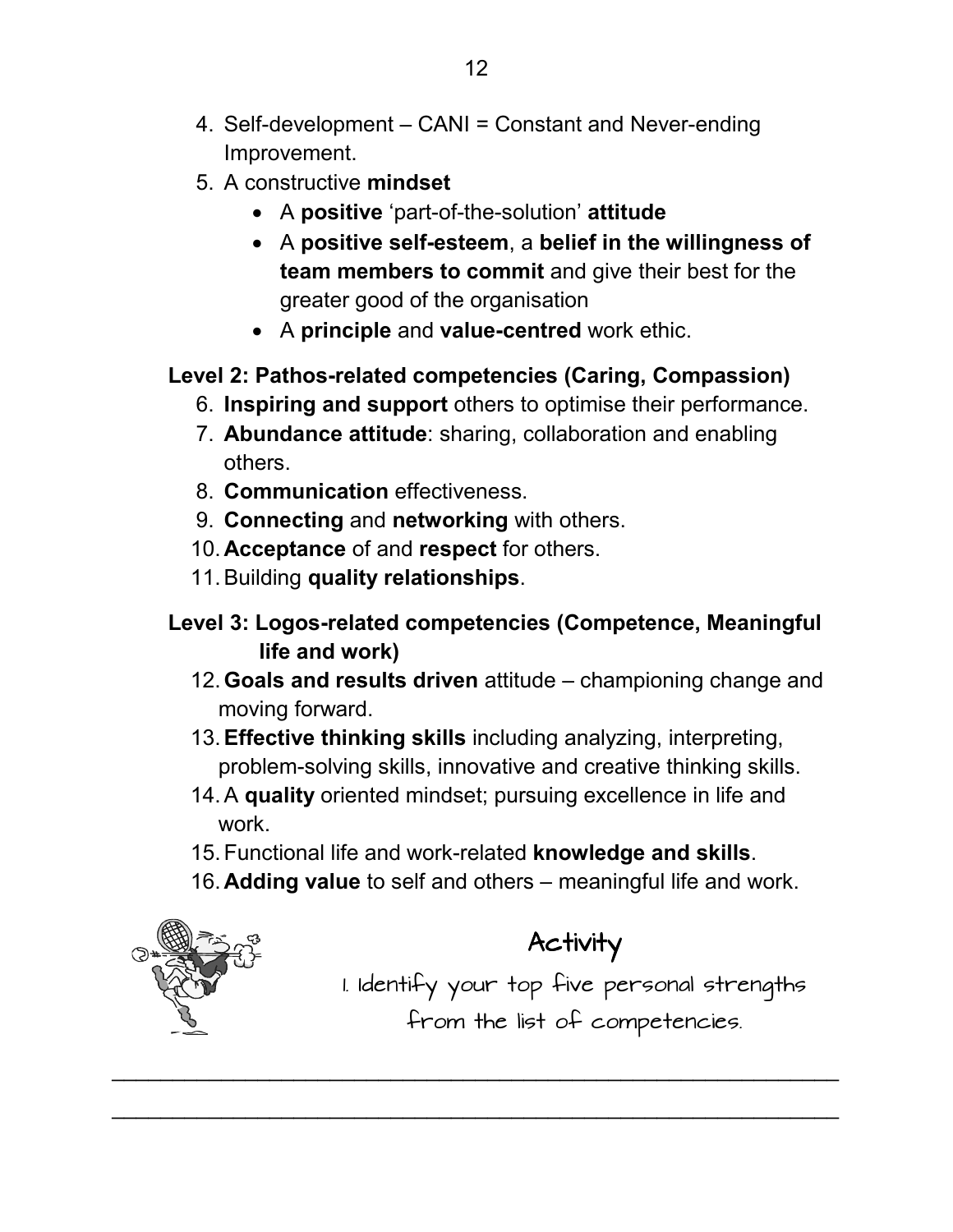2. What are your main challenges that requires your attention.

## **7. Cultivating your moral leadership**

In the last section of this presentation the focus shifts to strategies how to cultivate your personal and organisation's moral leadership. Three strategies will receive our attention:

- 1) Discover your personal and organisation's moral leadership compass.
- 2) Align your moral leadership compass with daily practices, decisions and behaviours.
- 3) Strengthen your moral leadership skills.

## **7.1 Discover your personal and organisation's moral leadership compass**

A moral leadership compass consists of principles, values and beliefs that guide your aspirations and your actions. The question is, *What is the set of principles, values and beliefs that anchors you and your organisation?* How would you want the public you serve and those that audit you to think about you?

\_\_\_\_\_\_\_\_\_\_\_\_\_\_\_\_\_\_\_\_\_\_\_\_\_\_\_\_\_\_\_\_\_\_\_\_\_\_\_\_\_\_\_\_\_\_\_\_\_\_\_\_\_\_\_\_\_\_\_\_

\_\_\_\_\_\_\_\_\_\_\_\_\_\_\_\_\_\_\_\_\_\_\_\_\_\_\_\_\_\_\_\_\_\_\_\_\_\_\_\_\_\_\_\_\_\_\_\_\_\_\_\_\_\_\_\_\_\_\_\_

\_\_\_\_\_\_\_\_\_\_\_\_\_\_\_\_\_\_\_\_\_\_\_\_\_\_\_\_\_\_\_\_\_\_\_\_\_\_\_\_\_\_\_\_\_\_\_\_\_\_\_\_\_\_\_\_\_\_\_\_

\_\_\_\_\_\_\_\_\_\_\_\_\_\_\_\_\_\_\_\_\_\_\_\_\_\_\_\_\_\_\_\_\_\_\_\_\_\_\_\_\_\_\_\_\_\_\_\_\_\_\_\_\_\_\_\_\_\_\_\_

\_\_\_\_\_\_\_\_\_\_\_\_\_\_\_\_\_\_\_\_\_\_\_\_\_\_\_\_\_\_\_\_\_\_\_\_\_\_\_\_\_\_\_\_\_\_\_\_\_\_\_\_\_\_\_\_\_\_\_\_

\_\_\_\_\_\_\_\_\_\_\_\_\_\_\_\_\_\_\_\_\_\_\_\_\_\_\_\_\_\_\_\_\_\_\_\_\_\_\_\_\_\_\_\_\_\_\_\_\_\_\_\_\_\_\_\_\_\_\_\_

\_\_\_\_\_\_\_\_\_\_\_\_\_\_\_\_\_\_\_\_\_\_\_\_\_\_\_\_\_\_\_\_\_\_\_\_\_\_\_\_\_\_\_\_\_\_\_\_\_\_\_\_\_\_\_\_\_\_

\_\_\_\_\_\_\_\_\_\_\_\_\_\_\_\_\_\_\_\_\_\_\_\_\_\_\_\_\_\_\_\_\_\_\_\_\_\_\_\_\_\_\_\_\_\_\_\_\_\_\_\_\_\_\_\_\_\_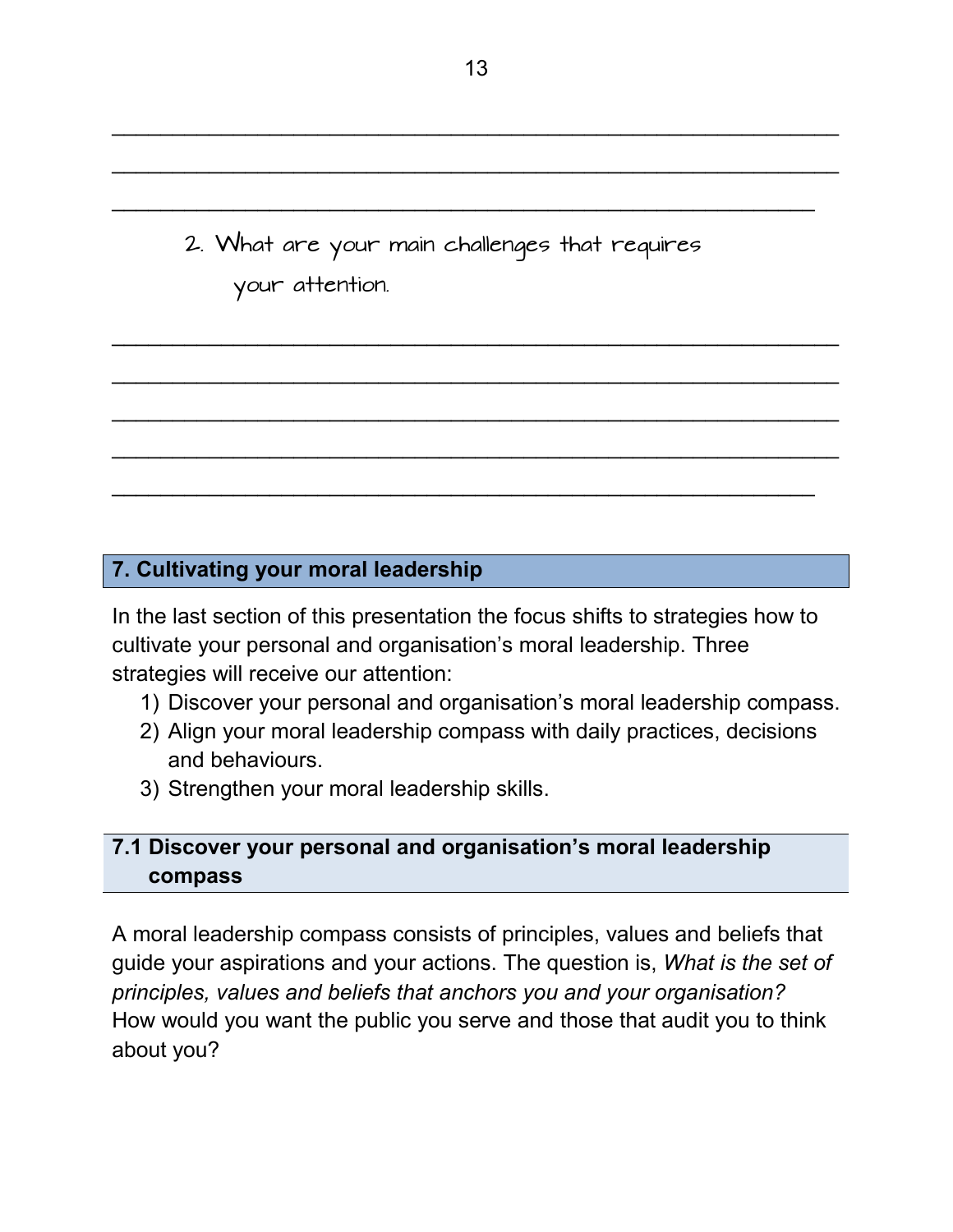Two sets of guidelines might help you to find answers to the above questions.

- 1) What are your **core values** identified under Section 4 (pp. 6 and 7)? **Your Core Values** 
	- $\bullet$  . The contract of the contract of the contract of the contract of the contract of the contract of the contract of the contract of the contract of the contract of the contract of the contract of the contract of the co  $\bullet$   $\overline{\phantom{a}}$   $\overline{\phantom{a}}$   $\overline{\phantom{a}}$   $\overline{\phantom{a}}$   $\overline{\phantom{a}}$   $\overline{\phantom{a}}$   $\overline{\phantom{a}}$   $\overline{\phantom{a}}$   $\overline{\phantom{a}}$   $\overline{\phantom{a}}$   $\overline{\phantom{a}}$   $\overline{\phantom{a}}$   $\overline{\phantom{a}}$   $\overline{\phantom{a}}$   $\overline{\phantom{a}}$   $\overline{\phantom{a}}$   $\overline{\phantom{a}}$   $\overline{\phantom{a}}$  • \_\_\_\_\_\_\_\_\_\_\_\_\_\_\_\_\_\_\_\_\_\_\_\_\_\_\_\_\_\_\_\_\_\_\_\_\_\_\_\_\_\_\_\_  $\bullet$   $\overline{\phantom{a}}$   $\overline{\phantom{a}}$   $\overline{\phantom{a}}$   $\overline{\phantom{a}}$   $\overline{\phantom{a}}$   $\overline{\phantom{a}}$   $\overline{\phantom{a}}$   $\overline{\phantom{a}}$   $\overline{\phantom{a}}$   $\overline{\phantom{a}}$   $\overline{\phantom{a}}$   $\overline{\phantom{a}}$   $\overline{\phantom{a}}$   $\overline{\phantom{a}}$   $\overline{\phantom{a}}$   $\overline{\phantom{a}}$   $\overline{\phantom{a}}$   $\overline{\phantom{a}}$   $\bullet$   $\overline{\phantom{a}}$   $\overline{\phantom{a}}$   $\overline{\phantom{a}}$   $\overline{\phantom{a}}$   $\overline{\phantom{a}}$   $\overline{\phantom{a}}$   $\overline{\phantom{a}}$   $\overline{\phantom{a}}$   $\overline{\phantom{a}}$   $\overline{\phantom{a}}$   $\overline{\phantom{a}}$   $\overline{\phantom{a}}$   $\overline{\phantom{a}}$   $\overline{\phantom{a}}$   $\overline{\phantom{a}}$   $\overline{\phantom{a}}$   $\overline{\phantom{a}}$   $\overline{\phantom{a}}$
- 2) Universal competencies for and inspiring, safe and productive workplace.

Being a leader is, in itself, a challenge. Leaders must acquire core traits and competencies to guide and lead work teams towards a culture of inspiration, service and production. Which of the **Universal Leadership Competencies** are your strengths or are regarded as very important (see pp. 11 and 12)?



# **7.2 Aligning your moral leadership compass with practices, decisions and behaviours**

Governing values and a code of conduct serve as a **compass** for moral behaviour in a team. It defines standards that guide behaviour and performance.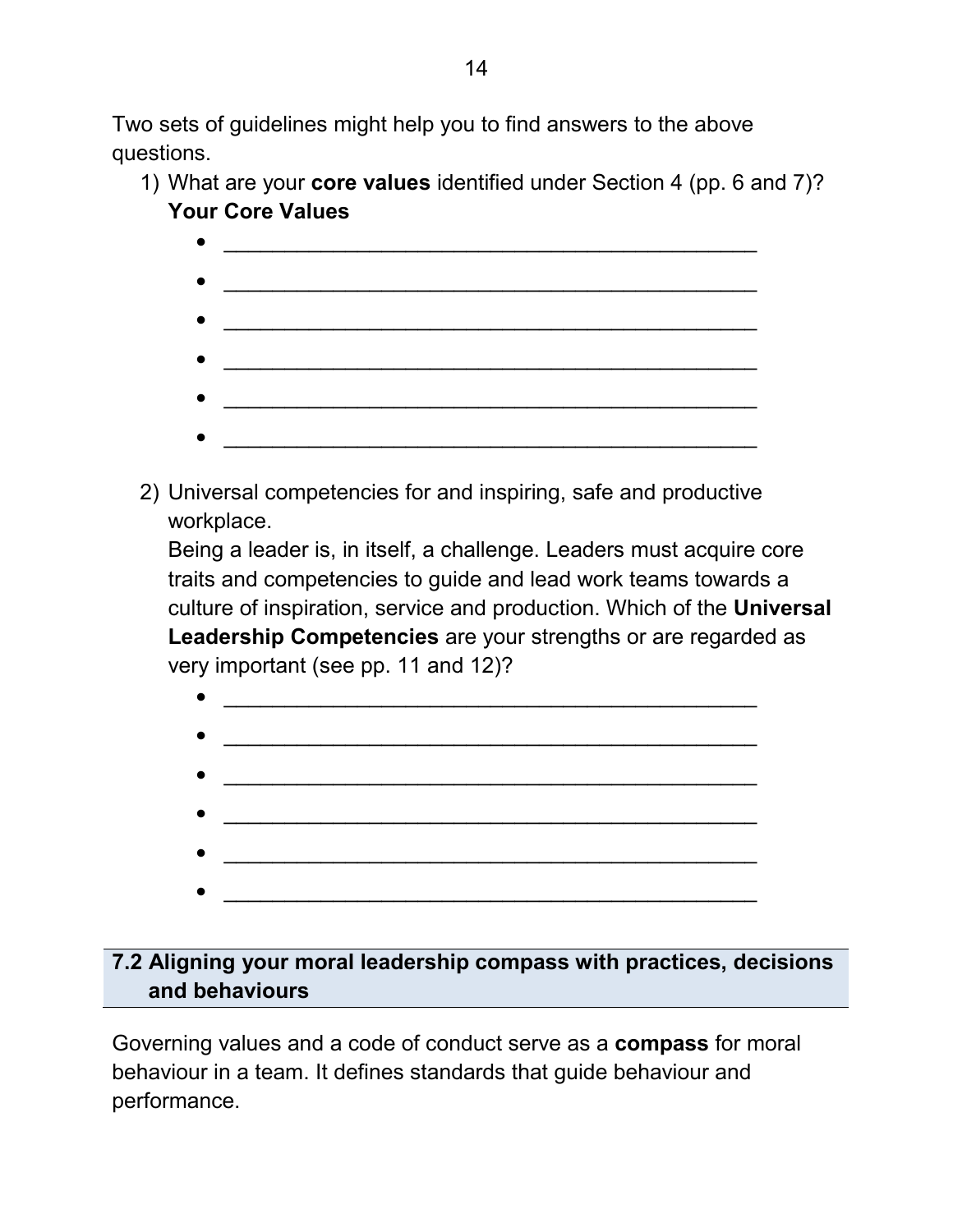Sometimes, however, we do not live up to these governing values or code of conduct. In such a situation one has two options: you can learn to better align your behaviour with your values and code of conduct, or, you may decide to reject or revise some of those values or conditions of your code of conduct.

Whatever you do is fine, as long as your actions do not violate the following:

- Your organisation's code of conduct
- Universal moral values such as fairness, justice or respect for other people
- The universal leadership competencies listed earlier

In order to make agreed upon moral values and your code of conduct part of your daily work practice, a practical strategy could be to operationalise agreed upon behaviour and decision making.

**Example:** Operationalised application of **respect for each other**:

- Greet each other
- Listen to each other
- Communicate in civilised way
- Keep promises made



# Activity

**\_\_\_\_\_\_\_\_\_\_\_\_\_\_\_\_\_\_\_\_\_\_\_\_\_\_\_\_\_\_\_\_\_\_\_\_\_\_\_\_\_\_\_\_\_\_\_\_\_\_\_\_\_\_\_\_\_**

**\_\_\_\_\_\_\_\_\_\_\_\_\_\_\_\_\_\_\_\_\_\_\_\_\_\_\_\_\_\_\_\_\_\_\_\_\_\_\_\_\_\_\_\_\_\_\_\_\_\_\_\_\_\_\_\_\_** 

Identify two values or code of conduct conditions and describe the operationalised application of each value

# **1) Value 1 or Code of Conduct condition:**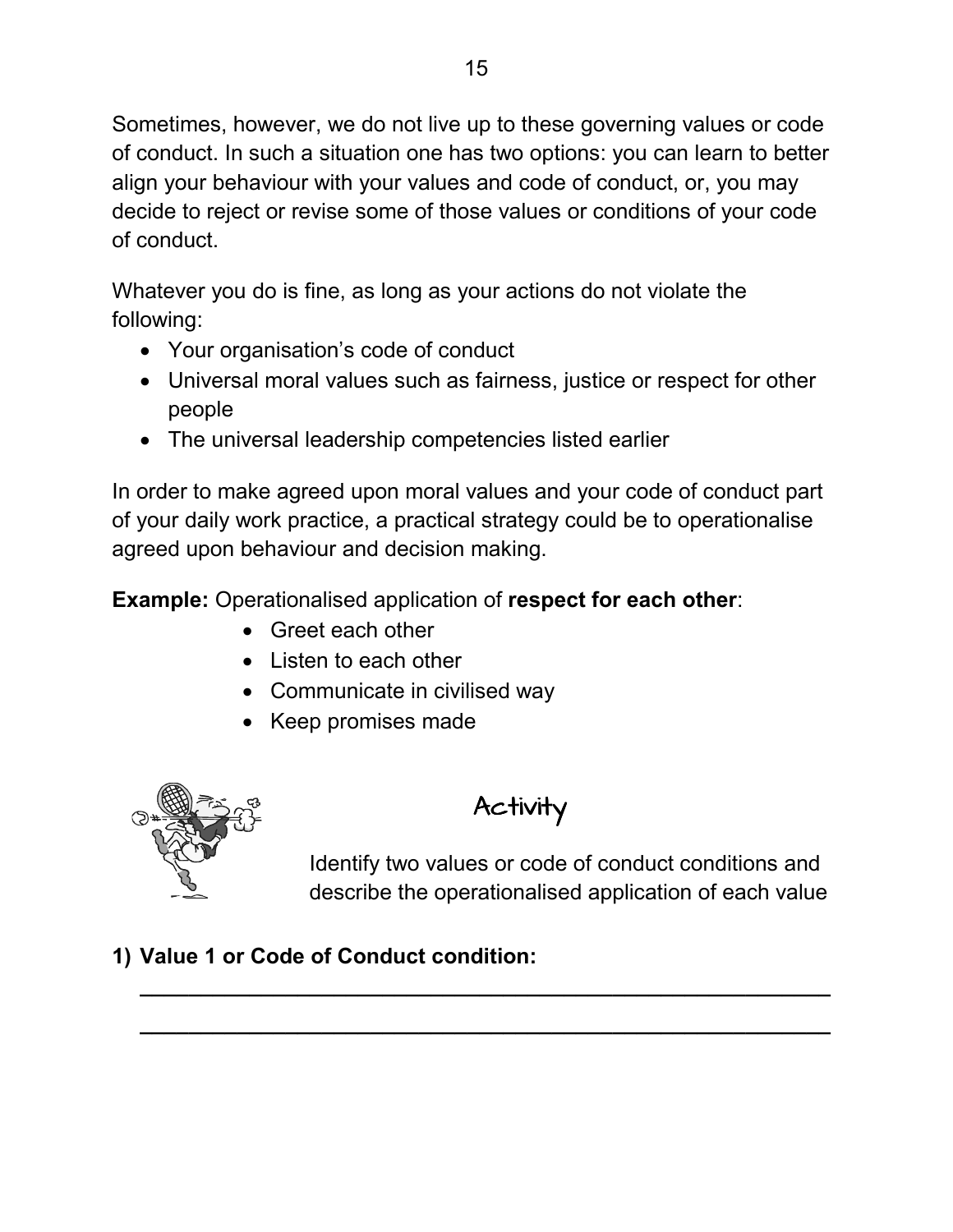- o **Operationalised application:**
- **2) Value 2 or Code of Conduct condition:** 
	- o **Operationalised application:**

## **7.3 Strengthening your moral leadership skills**

Think of moral leadership building as a learning process like any other. Consider these guidelines in your free time:

- 1) Who do you want to be your moral leadership brand? Get ideas from:
	- Your leadership qualities (pp.  $4 5$ )
	- Your moral leadership core values, traits and behaviour (pp.  $6 8$ )
	- Universal leadership competencies (pp.  $11 12$ )
- 2) What are your strengths and weaknesses (challenges)
- 3) Prioritise which of your strengths and challenges needs attention first. The important thing...

## **The 80/20 Rule**

Management consultant Roy Greer, offers this advice: Spend **80 percent** or more of your time developing and leveraging your strengths and **20 percent** or less of your time "pumping air into your priority flat spots (challenges)."

**\_\_\_\_\_\_\_\_\_\_\_\_\_\_\_\_\_\_\_\_\_\_\_\_\_\_\_\_\_\_\_\_\_\_\_\_\_\_\_\_\_\_\_\_\_\_\_\_\_\_\_\_\_\_\_**

**\_\_\_\_\_\_\_\_\_\_\_\_\_\_\_\_\_\_\_\_\_\_\_\_\_\_\_\_\_\_\_\_\_\_\_\_\_\_\_\_\_\_\_\_\_\_\_\_\_\_\_\_\_\_\_** 

**\_\_\_\_\_\_\_\_\_\_\_\_\_\_\_\_\_\_\_\_\_\_\_\_\_\_\_\_\_\_\_\_\_\_\_\_\_\_\_\_\_\_\_\_\_\_\_\_\_\_\_\_\_\_\_\_\_**

**\_\_\_\_\_\_\_\_\_\_\_\_\_\_\_\_\_\_\_\_\_\_\_\_\_\_\_\_\_\_\_\_\_\_\_\_\_\_\_\_\_\_\_\_\_\_\_\_\_\_\_\_\_\_\_\_\_** 

\_\_\_\_\_\_\_\_\_\_\_\_\_\_\_\_\_\_\_\_\_\_\_\_\_\_\_\_\_\_\_\_\_\_\_\_\_\_\_\_\_\_\_\_\_\_\_\_\_\_\_\_\_\_\_

\_\_\_\_\_\_\_\_\_\_\_\_\_\_\_\_\_\_\_\_\_\_\_\_\_\_\_\_\_\_\_\_\_\_\_\_\_\_\_\_\_\_\_\_\_\_\_\_\_\_\_\_\_\_\_

– o0o –